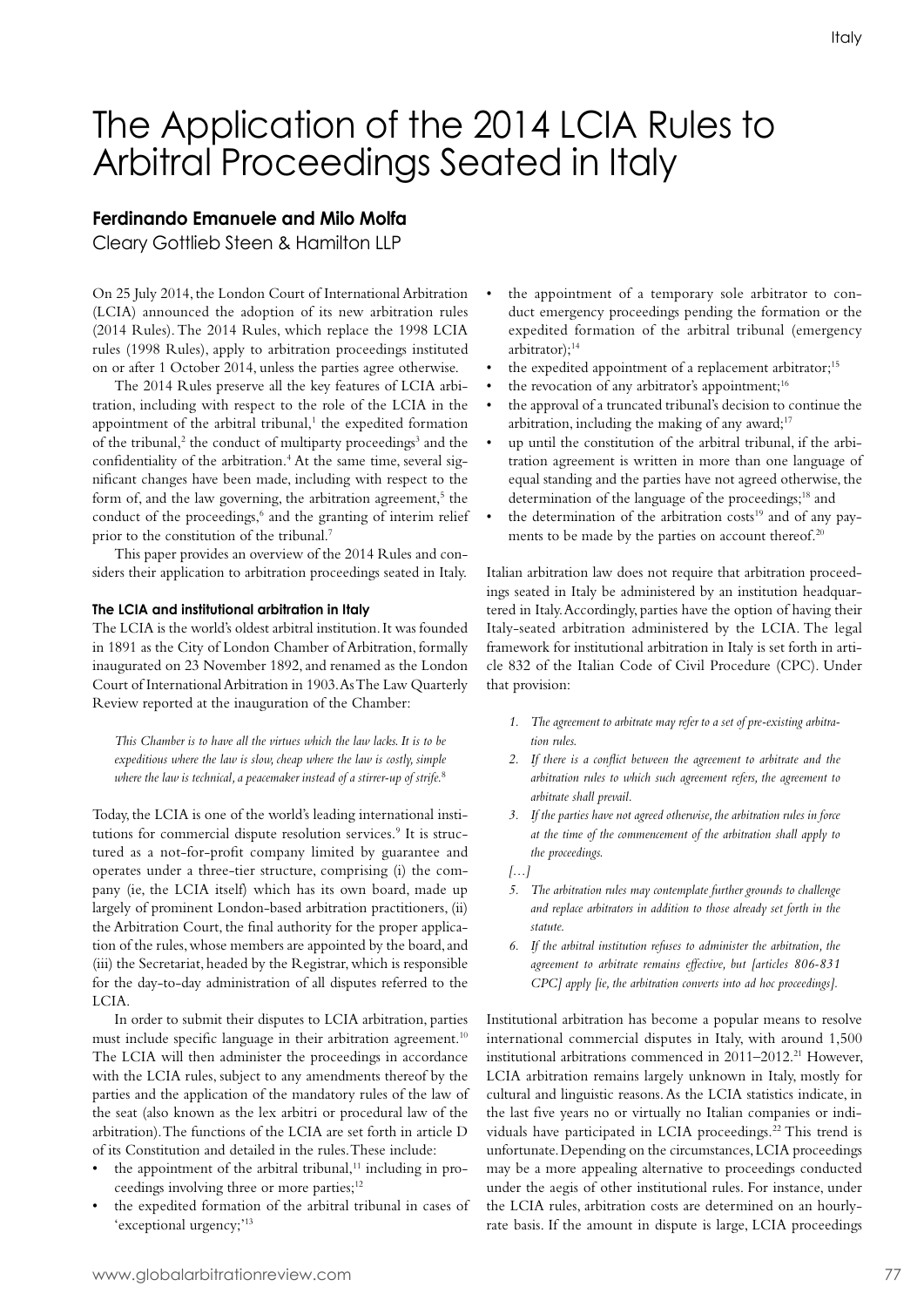are likely to be less expensive than other forms of institutional arbitrations, where the arbitration costs are determined on an ad valorem basis. Likewise, if confidentiality is likely to be a matter of concern for the parties, the LCIA rules impose confidentiality obligations that have little or no equivalent in many other international arbitration rules.

#### **The arbitration agreement**

The preamble of the 2014 Rules adopts a notion of 'arbitration agreement' that includes 'any agreement, submission or reference howsoever made or evidenced in writing (whether signed or not)'. It is therefore possible under the 2014 Rules to institute LCIA proceedings based on an oral arbitration agreement, provided that it is evidenced in writing.

Pursuant to article 16.4 of the 2014 Rules, the arbitration agreement is governed by the law of the seat. Thus, unless the parties agree otherwise, LCIA agreements providing for arbitration seated in Italy are governed by Italian law.

#### Formal validity

Italian law contemplates two separate regimes applicable to formal validity of arbitration agreements, depending upon whether the agreement to arbitrate is included in a submission agreement<sup>23</sup> or in an arbitration clause.<sup>24</sup>

Pursuant to article 807 CPC, submission agreements 'must be made in writing, and must determine the subject matter of the dispute referred to arbitration'. Article 807 CPC further provides that the 'in writing' requirement is complied with if the submission agreement is 'included in a telegram, telex, telecopier, or telematics message'. In contrast, article 808, first paragraph, CPC provides that arbitration clauses need only be 'recorded' in writing (ie, 'in a document meeting the formal requirements set forth in article 807').

Thus, under Italian law, the 'in writing' requirement applicable to submission agreements is arguably an ad substantiam requirement (ie, the submission agreement is null and void if it is not made in writing and is not executed by both parties), whereas arbitration clauses need only be 'recorded' (ie, evidenced, in writing).

The notion of arbitration agreement adopted in the preamble of the 2014 Rules is consistent with the Italian rules governing formal validity of arbitration clauses. However, submission agreements providing for LCIA arbitration seated in Italy will be subject to the more relaxed formal requirement set forth in the preamble of the 2014 Rules only if article 807 is deemed to be a non-mandatory rule of Italian law, or if the rules on formal validity of the New York Convention apply. As to the latter point, the 'in writing' requirement set forth in Article II of the New York Convention applies to both pre-dispute arbitration agreements and to submission agreements entered into after the dispute has arisen. Such requirement is satisfied if the arbitration agreement is either 'signed by the parties' or 'contained in an exchange of letters or telegrams', whether signed or not. Since the 1980s, Italian courts have treated article II of the New York Convention as a uniform rule governing the formal validity of international arbitration agreements, irrespective of the applicable national law. On this basis, they have routinely upheld the formal validity of international arbitration agreements executed by only one of the parties, or not executed at all, in cases where it was clear that the parties had agreed to arbitrate their disputes.25

LCIA arbitration users selecting Italy as the seat of their proceedings should be mindful of certain provisions of the Italian

Civil Code (CC) contemplating a special regime for arbitration agreements included in general terms and conditions of a contract, whereby the party executing those terms and conditions must specifically countersign in writing the arbitration agreement included therein.26 These rules are normally considered mandatory under Italian law. Accordingly, their application would not be excluded by merely relying upon the preamble of the 2014 Rules. But if article II of the New York Convention is deemed to apply, it will prevail over any inconsistent Italian law provision.

#### Substantive validity

As noted, pursuant to article 16.4 of the 2014 Rules, the arbitration agreement is governed by the lex arbitri. This conflictof-laws rule aims to reconcile uncertainty regarding the law governing the arbitration agreement in the absence of a choiceof-law clause applicable specifically to the arbitration agreement.

Failing the parties' specific choice, Italian courts have in a number of instances declined to determine the law governing the arbitration agreement by reference to the choice-of-law clause applicable to the main agreement, focusing instead on the lex arbitri.27 The approach followed by the 2014 Rules and Italian law is consistent with article V(1)(a) of the New York Convention, pursuant to which – in the absence of agreement – the validity of the arbitration agreement is determined based on the 'law of the country where the award was made', which is typically the law of the country where the arbitration has its seat.28

Courts in other jurisdictions, however, have adopted different approaches. Depending on the circumstances, they have given weight to the law governing the main agreement,<sup>29</sup> international law,<sup>30</sup> and the 'validation principle'.<sup>31</sup> The establishment of a uniform conflict of laws rule applicable to the arbitration agreement could reduce uncertainty in this area and it is a notable feature of the 2014 Rules.

#### **The conduct of the arbitration proceedings**

Consistent with the generally accepted territoriality principle, article 16.4 of the 2014 Rules provides that – in addition to governing the arbitration agreement – the lex arbitri also governs the conduct of the arbitration proceeding, determining among other things which state courts are competent to undertake supervisory, conservatory or other interim measures at the seat in relation to the arbitration proceedings, and the grounds upon which any award may be challenged.

Unless the parties agree otherwise, the default seat of any LCIA arbitration 'shall be London', but while the 1998 Rules provide that the LCIA Court will take a final decision concerning the seat, notably the 2014 Rules foresee that the arbitral tribunal will take such decision.<sup>32</sup> If the parties reach agreement as to the seat of the arbitration after constitution of the arbitral tribunal, such agreement will be subject to the tribunal's consent.<sup>33</sup> In view of the importance of the seat, under the same territoriality principle, as dictating the nationality of any award and thus the court of appropriate jurisdiction for any petition to set aside the award, article 16.1 of the 2014 Rules is indeed noteworthy. Whereas certain other leading institutional rules of international arbitration such as the 2012 International Chamber of Commerce Rules (the ICC Rules, article 18.1) or the 2010 Chamber of Arbitration of Milan Rules (the CAM Rules, article 4.3) provide that absent party agreement the institution will fix the seat, the LCIA has shifted the final say in this regard to the tribunal. This shift in the case of the LCIA is notable in two respects. On the one hand, it reinforces the principle of party autonomy by affording the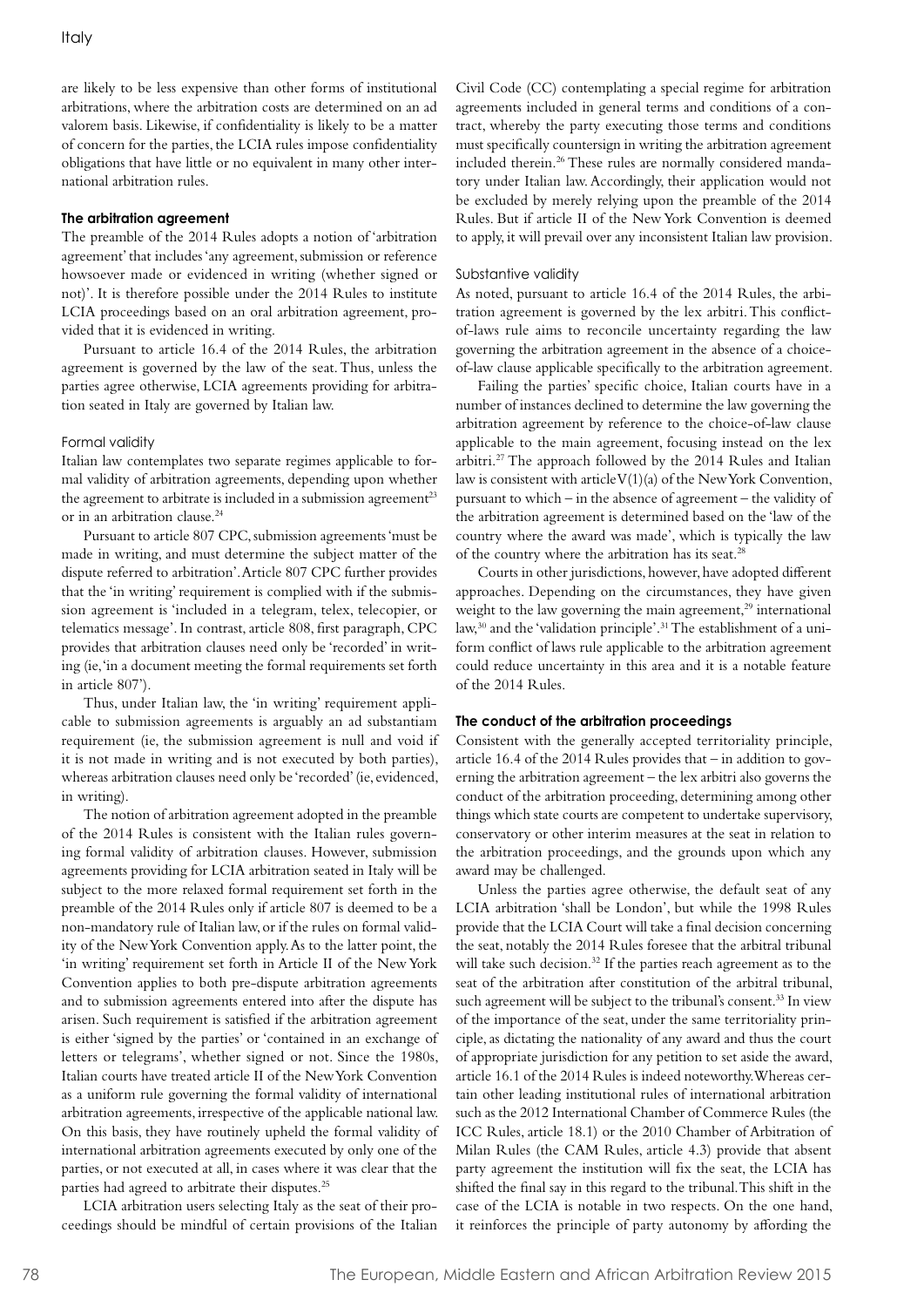parties the opportunity to agree on the seat even after the arbitral tribunal has been constituted, also as a function of the perceived 'fit' between tribunal members and the nationality of the seat. On the other hand, the new rule enables the arbitral tribunal to fix a different seat than the parties have agreed, to the extent such agreement takes place after constitution of the tribunal, which seems to undercut the same principle of party autonomy. Notably, and consistent with article 16.3 of the 2014 Rules, article 816 CPC provides that, unless the parties agree otherwise, the arbitral tribunal may hold any hearings, gather evidence and hold its deliberations at any convenient place.

The 2014 Rules introduce several amendments to the rules governing the conduct of the proceedings. We consider these rules below in light of Italian arbitration law.

## Request for arbitration

Under the 2014 Rules, the claimant is not required to pay the LCIA filing fee prior to institution of the arbitration, but rather merely to state in its request that such fee 'is being paid'.<sup>34</sup> This provision may be seen as enabling commencement of an LCIA arbitration effectively for all purposes, including timely interruption of any statute of limitations or prescription period, even in those cases where for logistical or other reasons simultaneous payment of the filing fee is not possible. The 2014 Rules also contemplate that the claimant may file its request and accompanying exhibits with the LCIA Registrar in 'electronic form (as e-mail attachments)',35 including by using a 'standard electronic form' that will be made 'available online from the LCIA's website'.36 This too promises to facilitate even further the effective commencement of an LCIA arbitration, particularly in international cases.

The LCIA rules relating to the commencement of arbitration proceedings are not entirely consistent with Italian law on tolling of the statute of limitations period. On the one hand, Italian law explicitly characterises these as mandatory rules (article 2936 CC) and, on the other, it subjects tolling to the formal notification of a request for arbitration through the bailiffs service (article 2943, fourth paragraph, CC). To the extent the statute of limitations raises substantive law issues, the Italian mandatory rules on tolling of statute of limitations would apply to an arbitration seated in Italy only if Italian law were also the applicable substantive law.37

#### Response to the request for arbitration

Pursuant to article 2.1(ii) of the 2014 Rules, in its response the respondent must 'confirm or deny' all or part of the claims set forth in the request, 'including the claimant's invocation of the arbitration agreement in support of its claim'. In terms of possible waiver of jurisdictional objections, prudence would dictate that a respondent who contemplates possibly making a jurisdictional objection should at least expressly reserve, in the response, its right to make such an objection more fully in the subsequent proceedings, and normally at the latest in its fuller statement of defence, consistent with the express provision to this effect in article 23.3 of the 2014 Rules.

Pursuant to article 817 CPC, the party failing to raise a jurisdictional objection in the first defence 'following acceptance of the arbitrators to act' may not on this basis challenge the arbitral award. In the LCIA context, however, it is unclear whether the event triggering the sanction in article 817 is the mere acceptance by the arbitrators, or the actual appointment of the tribunal by the LCIA, which typically follows such acceptance.

## Time limits

Consistent with the general trend toward more express provisions respecting time and cost efficiency, the 30-day time limits set forth in the 1998 Rules have been reduced to 28 days. This new time limit applies, in particular, to the filing of the respondent's response. While this difference may be considered modest, it can be seen as serving as an additional basis for contending that the 2014 Rules are meant overall to provide for greater speed.

#### Constitution of the tribunal

Pursuant to article 5.1 of the 2014 Rules, no dispute concerning the 'sufficiency of the request or the response' impedes the constitution of the tribunal. In this respect, the 2014 Rules, like the previous 1998 Rules, do not provide for any kind of 'prima facie' assessment by the institution as to whether it is satisfied that an arbitration agreement under the Rules may exist; this stands in contrast to the 1998 ICC Rules and, arguably in reinforced form, the 2012 ICC Rules (article 6.4), and the 2010 CAM Rules (article 11).

Consistent with the practice under certain other administered arbitration rules, the 2014 Rules provide only general guidance as to the impartiality and independence of the arbitrators. In particular, all prospective LCIA arbitrators must file a statement of acceptance and independence, including to the effect that the prospective arbitrator is 'ready, willing and able to devote sufficient time, diligence and industry to ensure the expeditious conduct of the arbitration'.38

On the other hand, article 815 CPC lays down specific grounds upon which to challenge the impartiality and independence of an arbitrator, including cases in which the arbitrator:

- has an interest in the dispute, either directly or through an entity, association or corporation of which he is a director (article 815 CPC);
- has a close family or de facto relationship with one of the parties, their counsel or legal representatives (article 815 CPC);
- is a party to a pending lawsuit against one of the parties, their counsel or legal representatives (article 815 CPC);
- has a professional relationship with one of the parties that is of such a nature as to call into question his impartiality and independence (article 815 CPC); or
- has given legal advice or provided an expert opinion or testimony on the dispute to a party (article 815 CPC).

Parties must raise any challenge under article 815 CPC within '10 days from the date when the arbitrator being challenged was nominated or when the party making the challenge was informed of the facts and circumstances on which the challenge is based' (article 815 CPC). While the imposition of a time limit within which to challenge an arbitrator is consistent with the need to achieve certainty in the composition of the tribunal, it is difficult to reconcile with the supposedly mandatory nature of article 815 CPC. Moreover, any challenge of an award based on an arbitrator's lack of impartiality or independence is statutorily premised on the party having timely raised the matter in the arbitration (article 829 CPC), which also indicates that article 815 is not mandatory.

Notably, among the grounds for challenge set forth in article 815 there are some that the 2004 IBA Guidelines on Conflict of Interest in International Arbitration explicitly characterise as 'waivable'.39 It would therefore appear that any assessment of the arbitrators' impartiality and independence should be carried out with reference to the circumstances of the case, and not by abstract reference to the list provided by article 815 CPC.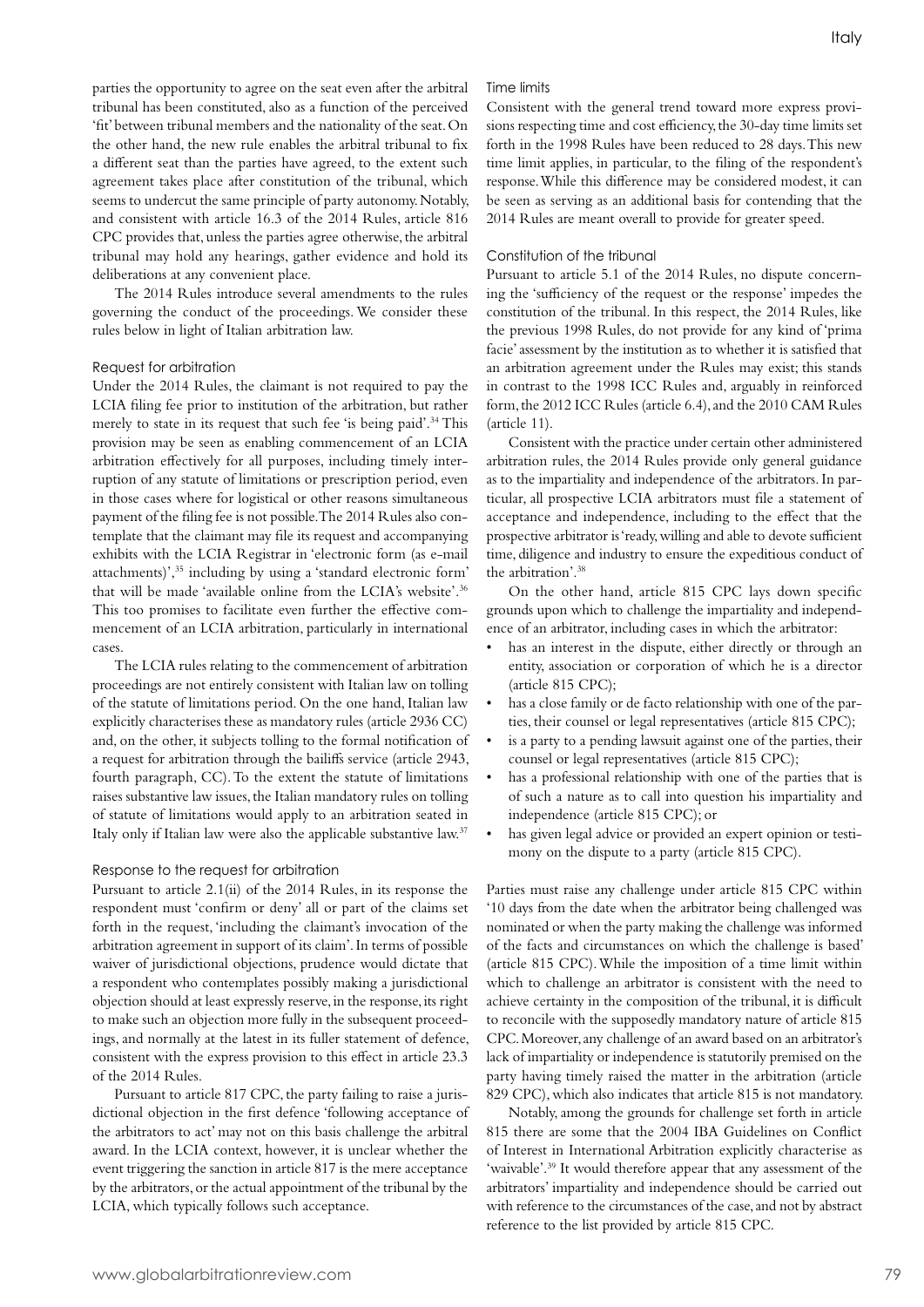## Calendar of the proceedings

Again, consistent with the general trend to include express provisions respecting increased speed and efficiency in arbitration, article 15.10 of the 2014 Rules provides that the tribunal 'shall seek to make its final award as soon as reasonably possible following the last submission from the parties (whether made orally or in writing)'. To that effect, the tribunal is required to 'set aside adequate time for deliberations as soon as possible after that last submission', and 'notify the parties of the time it has set aside'. In this regard, it is notable that unlike certain other institutional rules such as the ICC Rules (article 27) or the CAM Rules (article 28), the LCIA Rules do not expressly foresee a formal declaration by the arbitral tribunal of the 'closing' of the proceedings with respect to the matters to be decided in the award. Depending on the case, it may therefore make sense to clarify in an LCIA arbitration that after the 'last submission' for purposes of article 15.10 no further submissions may be made, or evidence produced, with respect to the matters to be decided in the award unless requested or authorised by the arbitral tribunal itself.

## Legal representation

Article 18.3 of the 2014 Rules provides that any changes in, or additions to, the parties' legal representatives should be notified to all other parties, the tribunal and the LCIA Registrar. Any such changes are conditional upon the tribunal's approval, which may be withheld if the change 'compromise[s] the composition of the arbitral tribunal or the finality of the award (on the grounds of possible conflict or other like impediment)'.40 This notable provision, which does not have a counterpart in most other leading institutional rules, may be seen as enabling the tribunal to address potential conflicts issues as early as possible in the proceedings, and not only when new counsel makes a formal first appearance in the proceedings. It may also be seen as encouraging parties who contemplate changes or additions to their counsel to consider them earlier and more specifically with respect to their possible effect on the composition of the tribunal and the relevance of that composition to enforceability of the award.

## Parties' conduct and apportionment of costs

The 2014 Rules contain an annex prescribing 'general guidelines' for the conduct of the parties' legal representatives in the arbitration, which are intended to 'promote the good and equal conduct of the parties' legal representatives appearing by name within the arbitration'. Pursuant to article 18.5 of the 2014 Rules, each party is required to ensure that its legal representatives have agreed to comply with these guidelines, which broadly provide that such representatives must not:

- engage in activities intended unfairly to obstruct the arbitration or to jeopardise the finality of the award;
- knowingly make any false statements to the tribunal or the LCIA Court;
- knowingly procure or assist in the preparation of or rely upon any false evidence presented to the tribunal or the LCIA Court;
- knowingly conceal or assist in the concealment of any document that is ordered to be produced by the tribunal; and
- initiate unilateral contact with a member of the tribunal or the LCIA Court without written disclosure to all the parties, the tribunal and (where appropriate) the LCIA Registrar.

A breach of these standards would typically be considered by the tribunal when apportioning costs between the parties in the final award pursuant to article 28.4 of the 2014 Rules. It could also give rise to adverse inferences against the non-compliant party (for instance, in the context of a failure or refusal to produce documents or to make available any evidence, including witness testimony, ordered to be produced).

Notably, article 18.6 of the 2014 Rules expressly provides that in the event of a violation of the general guidelines the tribunal may order one or more sanctions against the legal representative, including a 'written reprimand', a 'written caution' and any other measure necessary to fulfil the tribunal's own general duties to act fairly and impartially, to give each party a reasonable opportunity to be heard, and to adopt procedures 'suitable to the circumstances of the arbitration'.<sup>41</sup> In this regard, the 2014 Rules may be seen as taking even further, through an express recitation of rights and duties of the parties' legal representatives and the tribunal members, the trend toward codification of a duty of good faith in arbitration raised in (eg, the 2010 International Bar Association Rules on the Taking of Evidence in International Arbitration (Preamble No. 3, article 9.7)).

## **The emergency arbitrator**

The 2014 Rules include provisions for the appointment of an emergency arbitrator to 'conduct emergency proceedings pending the formation or the expedited formation of the arbitral tribunal' for the adoption of 'emergency relief', 'unless otherwise agreed by the parties'.42 The increasing inclusion of emergency arbitrator provisions in institutional arbitration rules reflects the potential importance of interim emergency relief requests in arbitration generally and an increasing dissatisfaction of some arbitration users with the ability to obtain such relief through the state courts, whether at the seat or elsewhere.<sup>43</sup> It may also be seen as a growing acknowledgment on the part of arbitral institutions that there can be a significant 'vacuum of authority' between the time of commencement of the arbitration and the subsequent constitution of the tribunal, and that some form of emergency procedure is therefore required to fill that gap.

The main features of the LCIA emergency arbitrator provisions set forth in the 2014 Rules are similar to those of other arbitral institutions, and can be summarised as follows:

- the party seeking emergency relief must file an application for the appointment of an emergency arbitrator with the LCIA Registrar. A copy of the application must be provided to all other parties to the arbitration;<sup>44</sup>
- the LCIA Court shall determine the application 'as soon as possible in the circumstances' and, if the application is granted, appoint an emergency arbitrator 'within three days of the registrar's receipt of the application (or as soon as possible thereafter)';45
- consistent with the nature of the emergency proceedings, the emergency arbitrator may conduct the proceedings in any manner that is deemed appropriate, affording each party an opportunity to be consulted on the claim for emergency relief, but without being required to hold a hearing;<sup>46</sup>
- the emergency arbitrator 'shall decide' the claim for emergency relief 'as soon as possible, but no later than 14 days following' the emergency arbitrator's appointment;<sup>47</sup> and
- the claim for emergency relief may be decided by 'order or award'. In the event the claim is decided in an award, it 'shall' 'take effect as an award under article 26.8', and thus 'shall be final and binding' (subject to variation, discharge, or revocation by the tribunal) and the parties undertake to carry it out it 'immediately and without delay'.48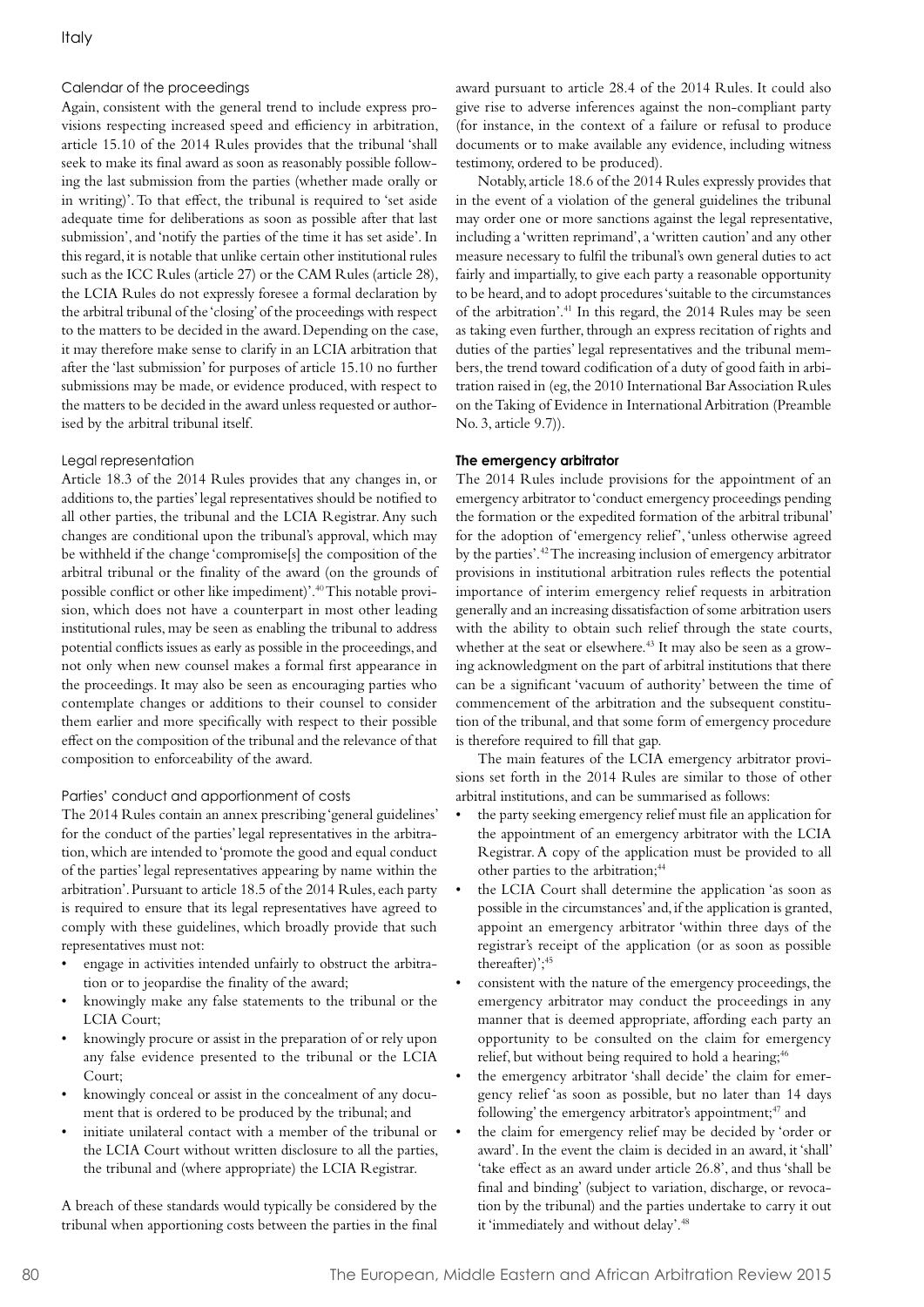Importantly, pursuant to article 9.14 of the 2014 Rules parties may 'opt in' or 'opt out' of the new emergency arbitrator provisions, and thus careful attention to this option is called for. Thus the provisions shall not apply if the parties have concluded their LCIA arbitration agreement before 1 October 2014 and have not agreed in writing to opt in to the provisions. The provisions shall also not apply if the parties have agreed in writing at any time to opt out of them. Accordingly, recitals in arbitration agreements stating, for example, that the parties 'agree to the LCIA Rules as in effect on the date of signing of this contract' or 'agree to the LCIA Rules as in effect on the date of commencement of arbitration' are to be treated with circumspection by parties who wish or do not wish, as the case may be, to avail themselves of the new emergency arbitrator provisions. Furthermore, the provision that emergency relief could be granted in the form of an award is a considerable improvement relative to similar emergency proceedings under other rules and should make it comparatively easier to enforce interim measures. At the same time, the enforcement of an award for emergency relief is unlikely to fall within the scope of the New York Convention, and would thus depend on the law of the place where enforcement is sought.

The parties' agreement in respect of an emergency arbitrator's power to grant interim relief is subject to the mandatory rules of the lex arbitri. Italian law generally prohibits the granting of arbitral interim measures, including those issued by an emergency arbitrator. Specifically, pursuant to article 818 CPC, 'arbitrators may not grant attachments or other interim measures, unless otherwise provided by law.' At present, the only exception to the article 818 prohibition is included in article 35 of Legislative Decree No. 5 of 17 January 2003, which empowers arbitrators to suspend the effectiveness of a shareholders' resolution pending final adjudication of a dispute relating to its validity. Italian arbitration scholars characterise article 818 as an unquestionably mandatory provision of Italian arbitration law, a position that was endorsed by the Italian Supreme Court in 2009,<sup>49</sup> and an ICC tribunal in 2012.<sup>50</sup> Parties to an LCIA arbitration seated in Italy would therefore have to resort to the state court of Italy or other competent jurisdiction to obtain interim relief. Italian courts have proven to be more efficient and expeditious than one might expect in granting a wide range of highly effective relief, including on an ex parte basis.

*The authors wish to thank Ludovica Marvasi for her assistance in the preparation of this paper.*

#### **Notes**

- 1 Compare Article 5.7 of the 2014 Rules with Article 5.5 of the 1998 Rules.
- 2 Compare Articles 9A and 9C of the 2014 Rules with Article 9 of the 1998 Rules.
- 3 Compare Article 8 of the 2014 Rules with Article 8 of the 1998 Rules.
- 4 Compare Article 30 of the 2014 Rules with Article 30 of the 1998 Rules.
- 5 See, eg, Article 16.4 of the 2014 Rules.
- 6 See, eg, the Annex prescribing 'general guidelines' for the conduct of the parties' legal representatives in the arbitration and Article 18.5 of the 2014 Rules.
- 7 Article 9B of the 2014 Rules.
- 8 www.lcia.org/LCIA/Our\_History.aspx.
- 9 In 2013, 290 arbitrations were referred to the LCIA, representing an increase of almost 10% as compared to 2012, when 265 arbitrations were filed with the LCIA. While based in London, over 80% of parties in pending LCIA cases are not of English nationality. The International

Court of Arbitration of the International Chamber of Commerce in Paris remains the world's leading arbitration institutions in terms of caseload, with 767 requests for arbitration filed in 2013 and 759 in 2012. www.iccwbo.org/Products-and-Services/Arbitration-and-ADR/ Arbitration/Introduction-to-ICC-Arbitration/Statistics.

- 10 The LCIA recommends the adoption of the following model arbitration clause: 'Any dispute arising out of or in connection with this contract, including any question regarding its existence, validity or termination, shall be referred to and finally resolved by arbitration under the LCIA Rules, which Rules are deemed to be incorporated by reference into this clause. The number of arbitrators shall be [one/ three]. The seat, or legal place, of arbitration shall be [City and/or Country]. The language to be used in the arbitral proceedings shall be [ ]. The governing law of the contract shall be the substantive law of  $[1]$ .
- 11 Article 5 of the 2014 Rules.
- 12 Article 8 of the 2014 Rules.
- 13 Article 9A of the 2014 Rules.
- 14 Article 9B of the 2014 Rules.
- 15 Article 9C of the 2014 Rules.
- 16 Article 10 of the 2014 Rules.
- 17 Article 12 of the 2014 Rules.
- 18 Article 17 of the 2014 Rules.
- 19 Article 28 of the 2014 Rules.
- 20 Article 24 of the 2014 Rules.
- 21 Istituto Scientifico per l'Arbitrato, la Mediazione e il Diritto Commerciale, Sesto Rapporto sulla diffusione della giustizia alternativa in Italia, 2013, p. 34.
- 22 See the LCIA Registrar's Reports for 2013 and 2012, and the LCIA Director General's Report for 2011-2009, available at www.lcia.org/ LCIA/Casework\_Report.aspx.
- 23 The submission agreement (compromesso) is a purpose-drafted agreement to submit to arbitration a dispute that has already arisen between the parties.
- 24 The arbitration clause (clausola compromissoria) records the parties' agreement to submit to arbitration future disputes that may arise out of the contract containing the clause.
- 25 See, eg, Italian Supreme Court (Grand Chamber), judgment No. 3285 of June 3, 1985; Court of Appeal of Trieste, judgment of June 27, 1988.
- 26 Pursuant to Article 1341 c.c., '[t]he general contractual conditions drafted by one of the parties are effective towards the other if, at the time the contract was executed, that other party knew or should have known of them. In any event, the general contractual conditions contemplating, in favour of the party who drafted them, an arbitration agreement or a waiver to seize the [Italian] state court are ineffective if they have not been specifically approved in writing.' Pursuant to Article 1342 c.c., '[i]n contracts entered into by executing pre-drafted, standardized general terms and conditions, which are intended to govern in a uniform fashion certain contractual relationships, the clauses added to the standard form prevail over the incompatible standard clauses included therein [...]. The rule set forth in the second paragraph of Article 1341 c.c. applies.
- 27 See, eg, Court of Appeal of Florence, judgment of January 30, 2006; Court of Appeal of Genoa, judgment of February 3, 1990; Italian Supreme Court (Grand Chamber), judgment No. 563 of January 28, 1982; Italian Supreme Court (Grand Chamber), judgment No. 2448 of April 15, 1980.
- 28 Pursuant to Article 823, second paragraph, No. 2, c.p.c., which provides that the award must include the seat of the arbitration proceedings, which indirectly confirms that awards are normally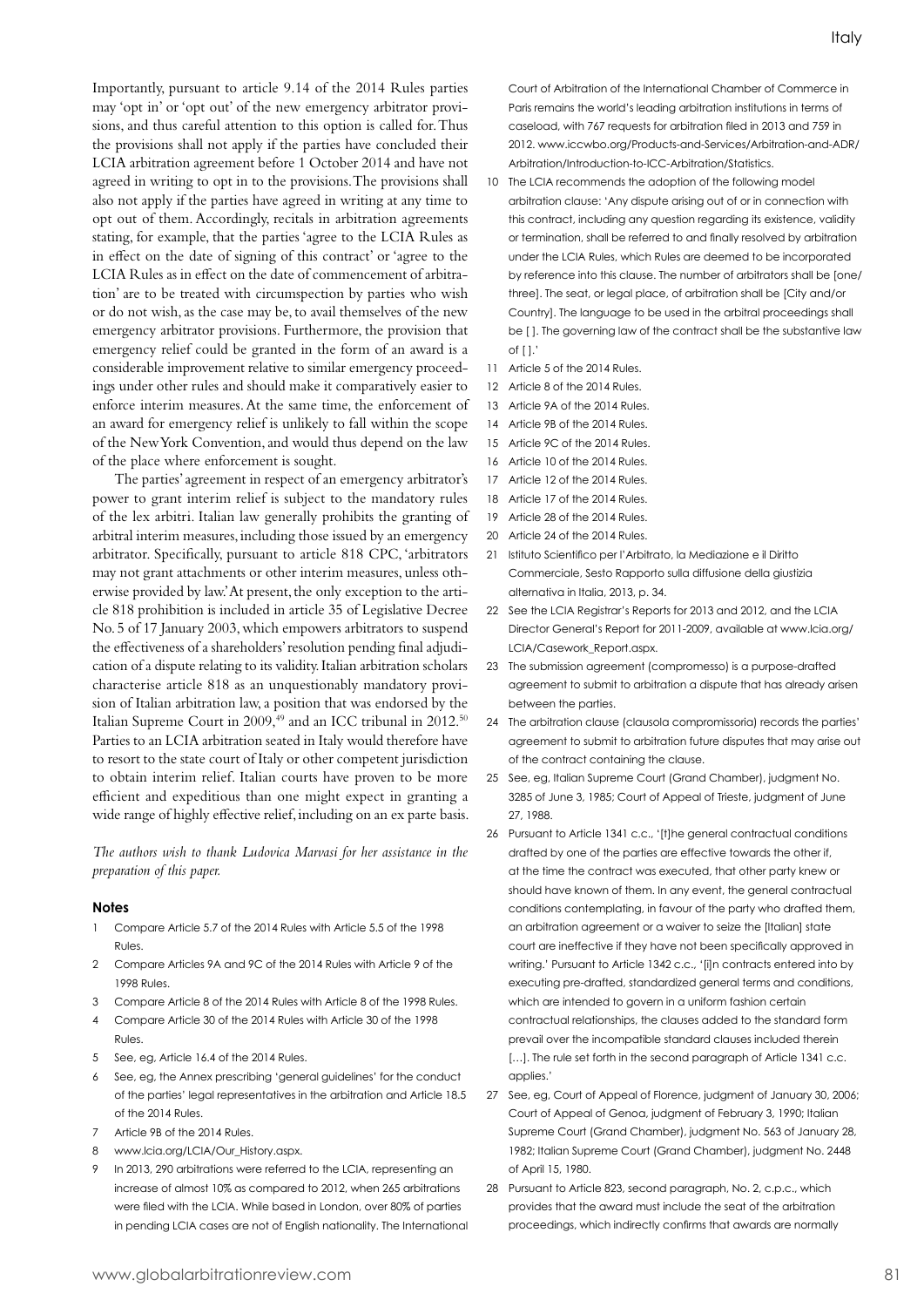made in the country where the arbitration proceedings are conducted (otherwise Article 823 c.p.c. would not apply to arbitration proceedings resulting in awards made outside Italy, since that provision applies only insofar as the seat of the arbitration is in Italy).

- 29 English courts infer the law governing the arbitration clause based on the parties' choice of law clause applicable to the main contract. See, eg, Sulamérica Cia Nacional de Seguros S.A. and others v. Enesa Engenharia S.A. and others [2012] EWCA Civ 638, paragraphs 11 and 26. See also Sonatrach Petroleum Corporation (BVI) v. Ferrell International Limited [2001] WL 1476318, paragraph 32, noting that '[w]here the substantive contract contains an express choice of law, but the agreement to arbitrate contains no separate express choice of law, the latter agreement will normally be governed by the body of law expressly chosen to govern the substantive contract.' See also Leibinger v. Stryker Trauma GmbH [2005] EWHC 690 (Comm) and Sumitomo Heavy Industries Ltd v. Oil & Natural Gas Commission [1994] 1 Lloyd's Rep 45. The same conflict of laws rule has been applied in other common law jurisdictions, including: (i) Australia (see, eg, Recyclers of Australia Pty Ltd v. Hettinger Equip. Inc. (2000) 175 A.L.R. 725 (Australian Fed. Ct.), applying Iowa law, in accordance with the choice-of-law clause included in the main contract, to questions of substantive validity of arbitration clause); (ii) Hong Kong (see, eg, Beyond the Network Ltd v. Vectone Ltd [2005] HKEC 2075); and (iii) India (see, eg, Nat'l Thermal Power Corp. v. The Singer Co., in YBCA, 1993, Vol. XVIII, pp. 403, 406-407 (S.Ct. of India 1992), holding that 'where the proper law of the contract is expressly chosen by the parties, as in the present case, such law must, in the absence of an unmistakable intention to the contrary, govern the arbitration agreement which, though collateral or ancillary to the main contract, is nevertheless a part of such contract.')
- 30 French courts have held that international arbitration agreements are autonomous and independent from the main contract and national legal systems, and are thus subject to international law and the usages of international trade, to 'maximize the enforceability and the efficacy of international commercial arbitration agreements.' G.B. Born, International arbitration agreements: legal framework, in G.B. Born, International Arbitration: Law and Practice, 2012, p. 56. See, eg, Comité populaire de la municipalité de Khoms El Mergeb v. Dalico Contractors, JDI (Clunet) 121 [1994], 432 in which the French Cour de cassation held that 'by virtue of a substantive rule of international arbitration […] the existence and effectiveness of the arbitration agreement are to be assessed, subject to the mandatory rules of French law and international public policy, on the basis of the parties' common intention, there being no need to refer to any national law.'
- 31 See, eg, Article 178(2) Swiss Private International Law Act, which provides that 'an arbitration agreement is valid if it conforms either to the law chosen by the parties, or to the law governing the subject-matter of the dispute, in particular the main contract, or to

Swiss law.'

- 32 Article 16.1 of the 2014 Rules.
- 33 Article 16.1 of the 2014 Rules.
- 34 Article 1.1(vi) of the 2014 Rules; Article 1.1(f) of the 1998 Rules.
- 35 Article 1.2 of the 2014 Rules.
- 36 Article 1.3 of the 2014 Rules.
- 37 This approach is consistent with the Rome I Regulation on conflict of laws, which in defining the scope of the law applicable to a contract provides that such law 'shall govern in particular […] the various ways of extinguishing obligations, and prescription and limitation of actions' (Article 12.1(d)).
- 38 Article 5.4 of the 2014 Rules.
- 39 See, eg, paragraph 2.3.8 of the IBA Guidelines, which treats the arbitrator's 'close family relationship' with 'one of the parties or with a manager, director or member of the supervisory board or any person having a similar controlling influence in one of the parties or an affiliate of one of the parties or with a counsel representing a party' (Article 815, first paragraph, No. 3, c.p.c.) as a waivable conflict of interest, that is, a conflict that the parties may agree does not constitute grounds for challenging an arbitrator.
- 40 Article 18.4 of the 2014 Rules.
- 41 Article 14.4(i) and (ii) of the 2014 Rules.
- 42 Article 9.4 of the 2014 Rules. These rules are intended to bring the LCIA rules closer to the arbitration rules of competing institutions, including (i) the Stockholm Chamber of Commerce ('SCC') (Appendix II of the 2010 SCC Rules), (ii) the Singapore International Arbitration Centre ('SIAC') (Schedule 1 of each of the 2010 and 2013 SIAC Rules), and (iii) the ICC (Appendix V of the 2012 ICC Rules).
- 43 Pursuant to Article 9.12 of the 2014 Rules, the emergency arbitrator's provisions do not affect a party's right to seek interim measures from any court of competent jurisdiction in appropriate circumstances prior to the constitution of the tribunal.
- 44 Article 9.5 of the 2014 Rules.
- 45 Article 9.6 of the 2014 Rules. Pursuant to the ICC Rules, an emergency arbitrator will be appointed 'normally within two days.'
- 46 Article 9.7 of the 2014 Rules.
- 47 Article 9.8 of the 2014 Rules.
- 48 Articles 9.9 and 26.8 of the 2014 Rules.
- 49 Italian Supreme Court, judgment No. 9909 of April 27, 2009.
- 50 The ICC tribunal held that 'Claimants have based their request for interim measures on Article 23(I) ICC Rules [...]. However, since, pursuant to Article 16 SPA, the arbitration takes place in [Italy], it is governed by the provisions of the lex loci arbitri contained in Articles 806 et seq. [c.p.c.]. Since Article 818 [c.p.c.] constitutes mandatory law from which the Parties cannot derogate by agreeing on the ICC Rules, the Tribunal is of the view that Claimant's request is primarily governed by Article 818 [c.p.c.] and only subsidiarily by Article 23(I) ICC Rules. [T]he Tribunal concludes that it is not entitled to grant interim measures under Article 818 [c.p.c.] and thus dismisses Claimant's Request for Interim Measures.'